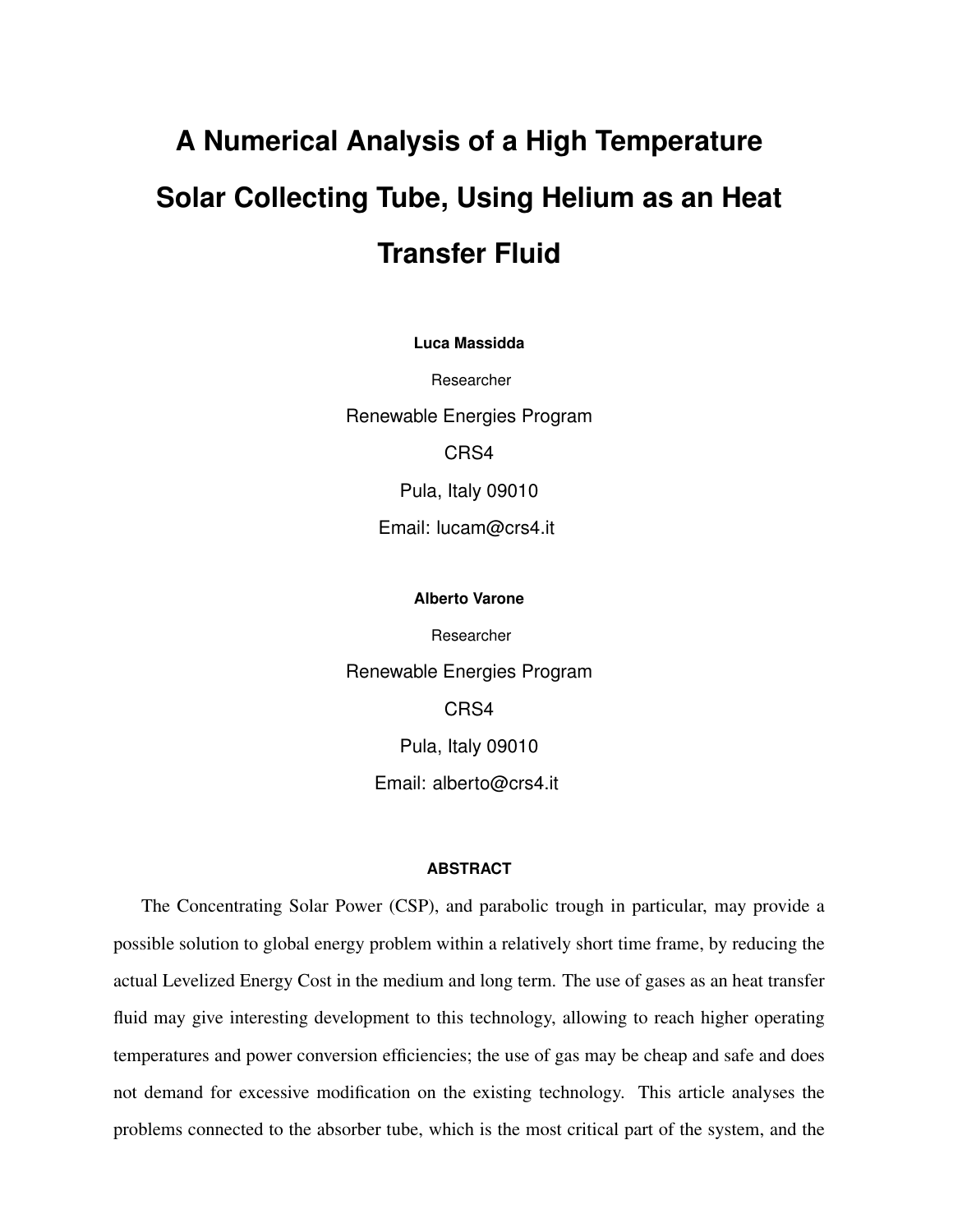element that may be subject to the most severe consequences due to the use of a gas as a heat transfer fluid. The fluid dynamics of the gas in the pipe, the heat-transfer in the system and the stresses and deformations of the pipe structure have been simulated numerically. The resulting flow characteristics, temperature distributions and stresses for a reference test case are discussed, and some possible solutions to enhance the system performance are analyzed.

#### 1 Introduction

The use of several gases as a heat transfer fluid will be analyzed in detail in a recently approved research program in Italy, with the aim to experiment new solutions to increase the efficiency of the trough solar power plant.

The traditional SEGS type trough plants adopt a synthetic oil as a heat transfer fluid, but the maximum fluid temperature is limited to 400◦C, due to the thermal stability of the oils, although higher temperatures would lead to higher power conversion efficiencies [1]. A recent enhancement of this concept is represented by the DSG type cycle (Direct Steam Generation), in which water is used as an heat transfer fluid, and the steam is directly generated inside the absorber tube at very high pressures and sent directly to the power block, without the need for a heat exchanger [2]. The limit on the maximum temperature appears to be partly related to the stability of the absorbance coating of the tube at temperatures higher than 440<sup>°</sup>C. Higher temperatures are envisaged in the ENEA trough concepts, which use molten salt in the absorber tube [3]. The molten salt circuit may reach a maximum temperature of  $550^{\circ}$ C. A newly developed Heat Collecting Element (HCE) is designed to match these operating conditions with an absorbance layer that has very low emissivity up to  $580^{\circ}$ C [4].

Gases do not put any limitation on the maximum outlet temperature of the system; this value would be related to the performance and structural limits of the heat collecting element and not to the fluid properties. Some difficulties are anyway envisaged, since the heat capacity of gases is lower than the other fluids adopted so far, and lower heat transfer between fluid and pipe internal surface are expected as well; high pressures and high fluid velocities are therefore required. A significant thermal gradient is expected in the steel tube of the HCE and the maximum temperature of the tube should be an important factor to be considered as well [5].

This paper describes the numerical simulation of the fluid dynamics and of the thermal and structural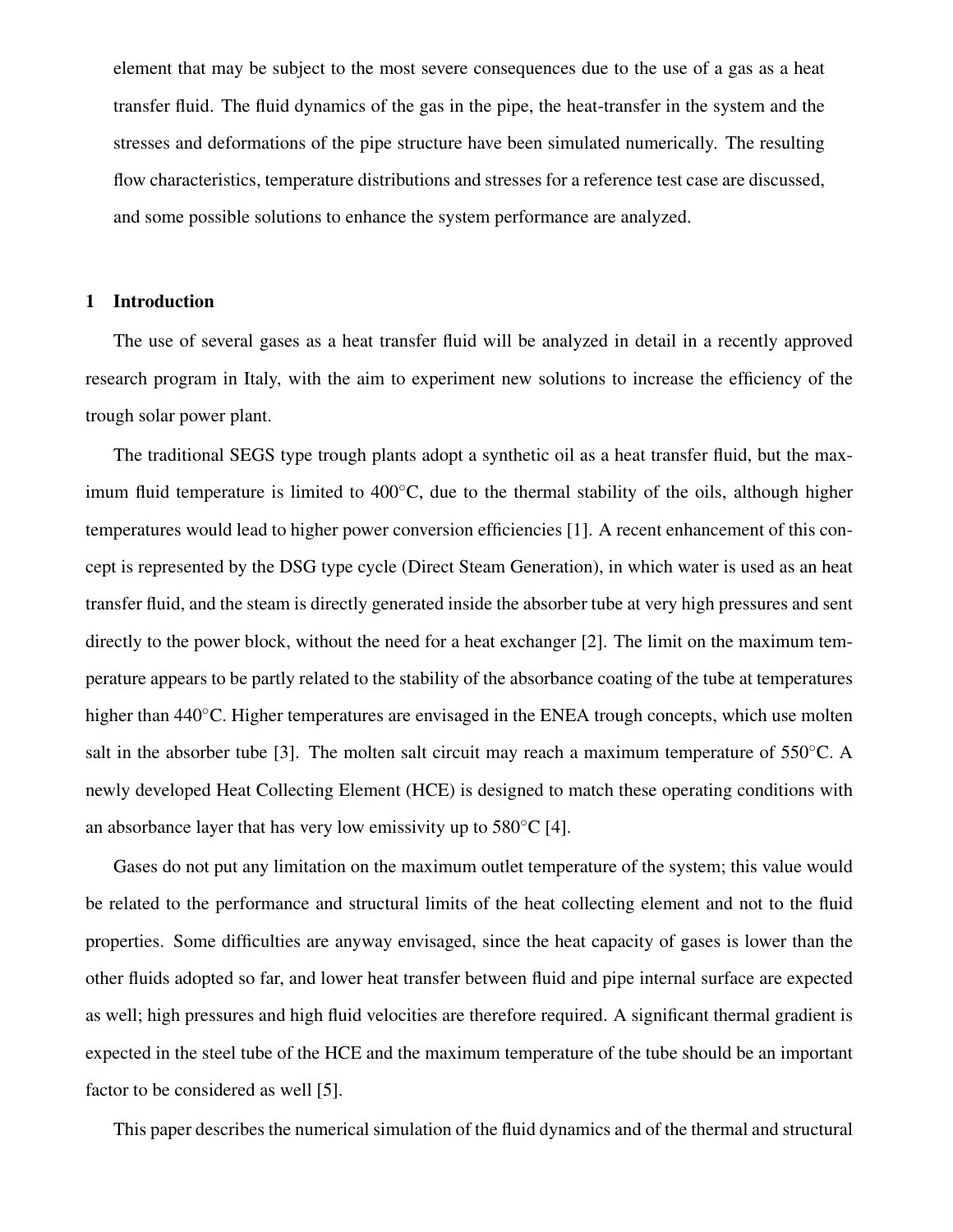performance of a trough line when a gas is used as a heat transfer fluid, using an ENEA-like HCE. The system is studied using Computational Fluid Dynamics (CFD) and Finite Element Method (FEM) numerical methods.

## 2 System description

The heat collecting element basically consist of a stainless steel tube, in which the heat transfer fluid flows, covered on the external surface by a solar-selective and low-emissive absorbance layer. The tube is insulated and protected from oxydation by an external glass tube; moreover vacuum is produced between the steel and glass tube, thus the convection heat transfer is inhibited and the heat losses are mainly radiative [1].

The solar radiation is reflected on the HCE by a system of parabolic mirrors, as usual in the trough scheme; the characteristics of the system used as a reference are reported in table 1.

| Table 1. Characteristics of the investigated system |       |                 |  |  |  |
|-----------------------------------------------------|-------|-----------------|--|--|--|
| Mirror width                                        | 5.75  | m               |  |  |  |
| Trough length                                       | 97.44 | m               |  |  |  |
| Focal length                                        | 1.71  | m               |  |  |  |
| Steel tube int. diameter                            | 64    | mm              |  |  |  |
| Steel tube ext. diameter                            | 70    | mm              |  |  |  |
| Glass tube int. diameter                            | 109   | mm              |  |  |  |
| Glass tube ext. diameter                            | 115   | mm              |  |  |  |
| Tube length                                         | 4060  | mm              |  |  |  |
| Inlet temperature                                   | 150   | $^{\circ}C$     |  |  |  |
| Outlet temperature                                  | 460   | $\rm ^{\circ}C$ |  |  |  |
| Solar irradiation on mirror                         | 900   | W/m2            |  |  |  |
| Mirror efficiency                                   | 0.79  | $\%$            |  |  |  |
| Total collected sun radiation                       | 408.8 | kW              |  |  |  |

The system performances have been first analyzed by a simplified model, making simple heat balance and pressure drop calculations along the trough line [6]. The results for several gases are shown in table 2.

A monodimensional model is anyway non satisfactory, due to the simplifications in the physics, but also due to the non uniform irradiation and heating of the tube surface. The temperature distribution in a section of the tube and of the fluid inside is not axi-symmetric, a temperature gradient is generated with higher temperatures on the irradiated zone. This gradient limits the maximum fluid temperature that may be achieved and may cause severe stresses on the tube.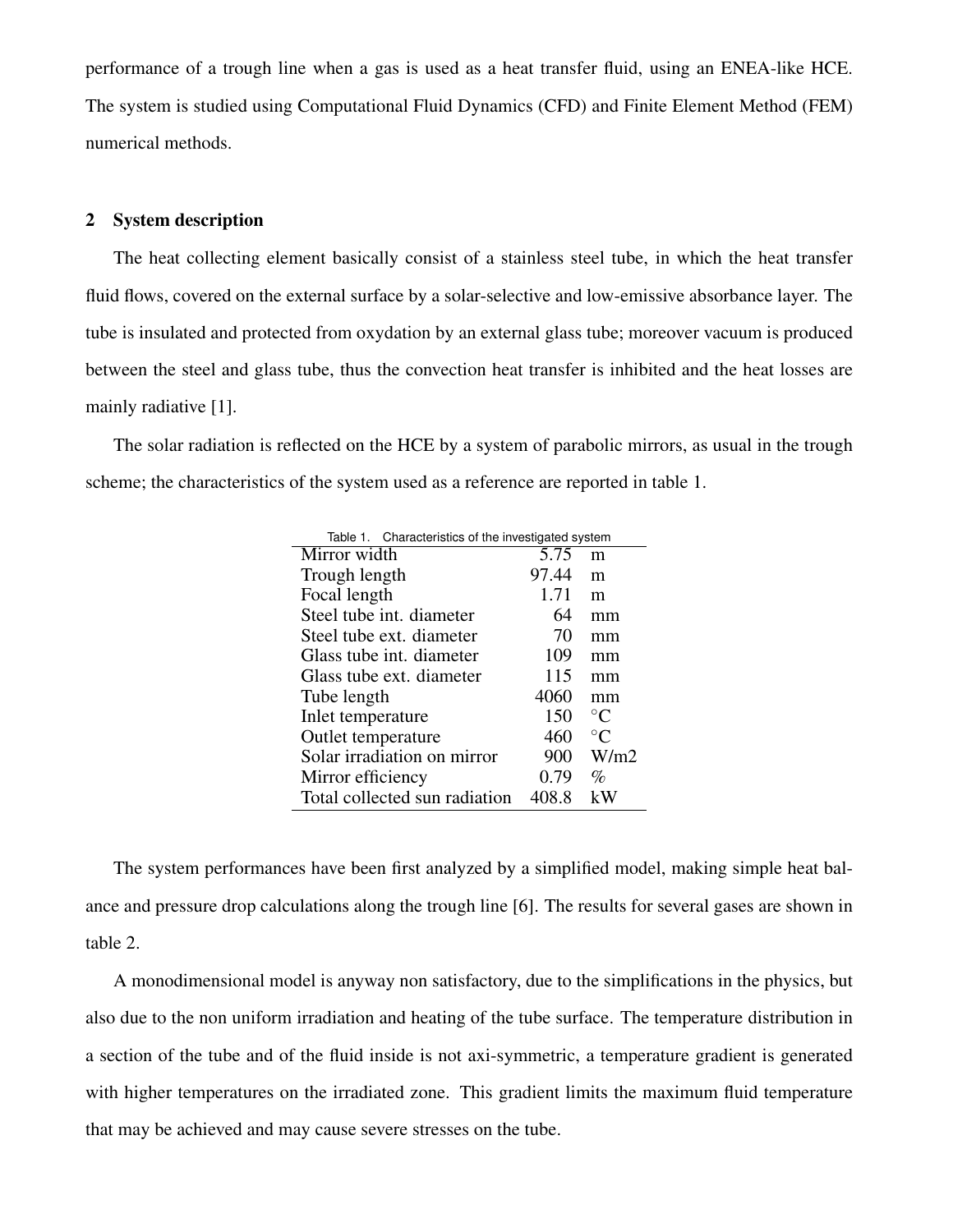| Table 2.                     | Characteristics of the investigated system |       |       |                |       |                 |
|------------------------------|--------------------------------------------|-------|-------|----------------|-------|-----------------|
|                              | H <sub>2</sub>                             | He    |       | N <sub>2</sub> | Air   |                 |
| Mass flow rate               | 0.087                                      | 0.243 | 1.193 | 1.154          | 1.181 | kg/s            |
| Inlet temperature            | 152                                        | 152   | 152   | 152            | 152   | $\rm ^{\circ}C$ |
| Outlet temperature           | 467                                        | 467   | 460   | 467            | 467   | $\rm ^{\circ}C$ |
| Inlet pressure               | 20                                         | 20    | 20    | 20             | 20    | har             |
| Pressure loss                | 0.111                                      | 0.442 | 0.687 | 1.047          | 1.069 | har             |
| Fluid velocity at the outlet | 39.2                                       | 58.5  | 26.2  | 41.0           | 40.8  | m/s             |
| Esteemed power to the fluid  | 387.7                                      | 387.6 | 385.8 | 385.7          | 385.7 | kW              |

It appeared that a further investigation is required for the fluid dynamics and for the heat transfer problem.

#### 3 CFD simulations

A three dimensional fluid dynamical and thermal analysis on both the fluid and the solid phase has been run by means of the Computational Fluid Dynamics code FLUENT. The analysis has been focused on the fluid and on the steel pipe; the trough line is composed by 24 heat collecting elements, each 4.060m long for a total trough line length of 97.44m.

The results of the simplified model have been used to provide the approximate value for some boundary conditions of the analysis, such as the inlet temperature and velocity, and the outlet pressure of the gas.

The model is restricted to the fluid inside the tube and to the steel tube; the glass tube is not included. The detail of the tube suspensions for the support structure and the connections between the steel and glass tubes among others, are neglected in the analysis for the sake of simplicity.

The absorbed solar radiation is modeled using the heat flux distribution of previous ray tracing calculations [3].

The analysis is restricted to Helium at reference conditions: the temperature of the fluid at the initial section of the trough line is fixed at 150◦C and the pressure at the end of the trough line is 20bar. The mass flow rate is calculated to have an average fluid outlet temperature of 460◦C.

The values of the maximum temperature in the tube and the temperature gradient in a tube section are important factors for the technical feasibility of the system, for the stability of the absorbing coating and the strength of the glass and steel tubes.

Since the temperature values and distribution for a given outlet temperature of the fluid are influenced by the heat exchange coefficient at the pipe internal surface, it is therefore interesting to enhance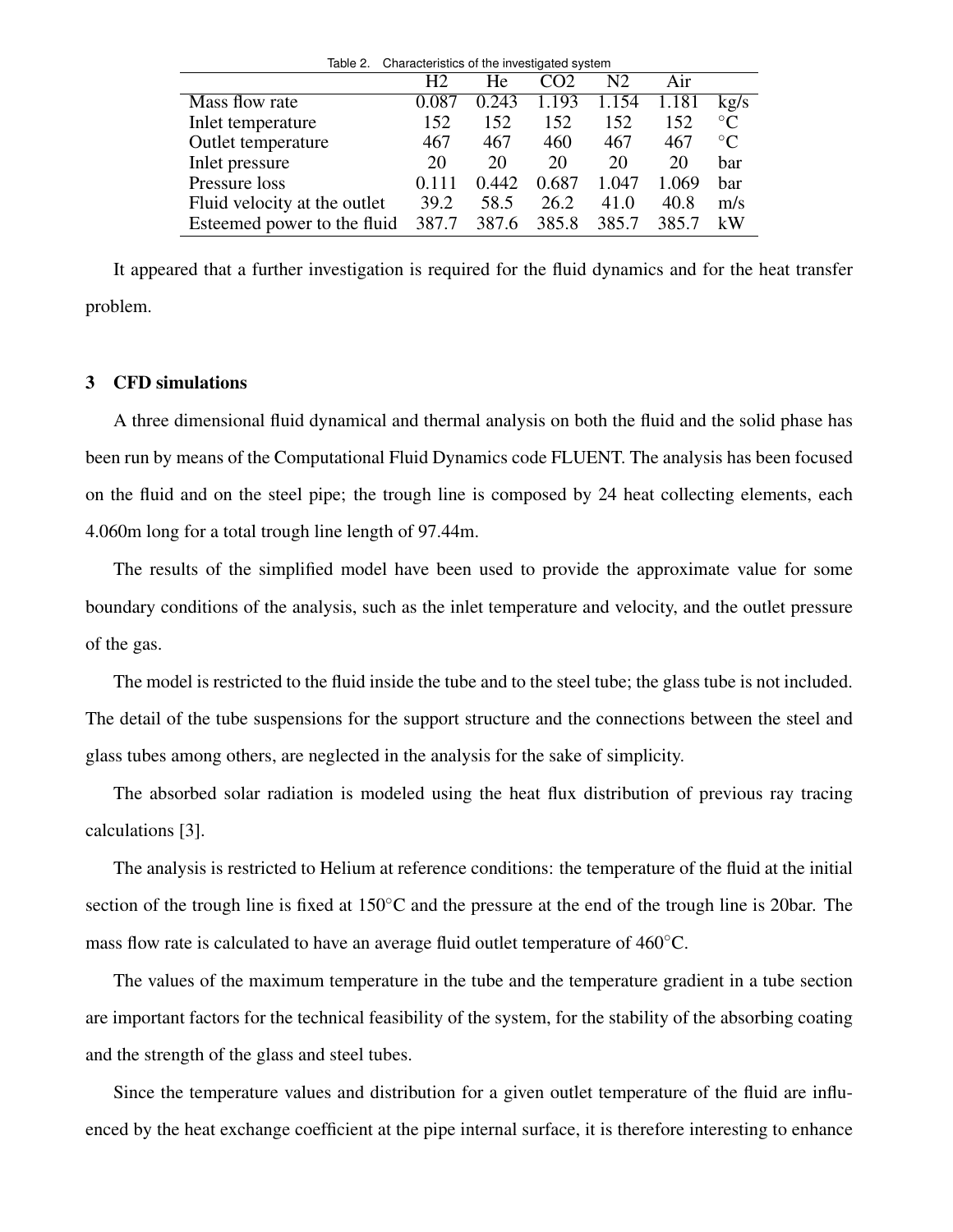the heat transmission to reduce the maximum temperature, and to have more uniform temperature in the steel tube and in the fluid, for any section considered.

Two simple ways to enhance the heat transmission are analyzed: the increase in the surface roughness and the use of helical swirl generators [7, 8].

The internal surface roughness enhances the fluid turbulence, increasing the heat exchange inside the fluid and between the fluid and the tube surface. The performances of a smooth tube are compared to two systems having a surface roughness of 0.1mm and 0.25mm.



Fig. 1. Sketch of the absorber tube with the swirl tape insert

The helical swirl generators are steel tapes, twisted and inserted in the steel tube. Their function is not only to increase the fluid turbulence, but also to refresh the fluid stream in contact with the hot portion of the tube surface and avoid a stratified flow (see Fig. 1). Three systems with different swirl tape length of 8.120m, 4.060m and 2.030m, are studied and compared to the performances of a regular smooth tube.

## 3.1 Meshes

Several meshes at different levels of refinement have been tested. Due to the very stretched aspect ratio of the geometry (7cm external diameter, 97.44m long) a mixed structured-unstructured mesh was used. Structured meshes were used for the near-wall fluid region and for solid layers in the transversal plane.

The same mesh was used in all the analyses with and without the presence of the helical tape. The volume of the fluid is divided in two parts separated by a surface; this surface is considered as an internal boundary when no helical tape is present, and as an internal surface when the tape is considered. The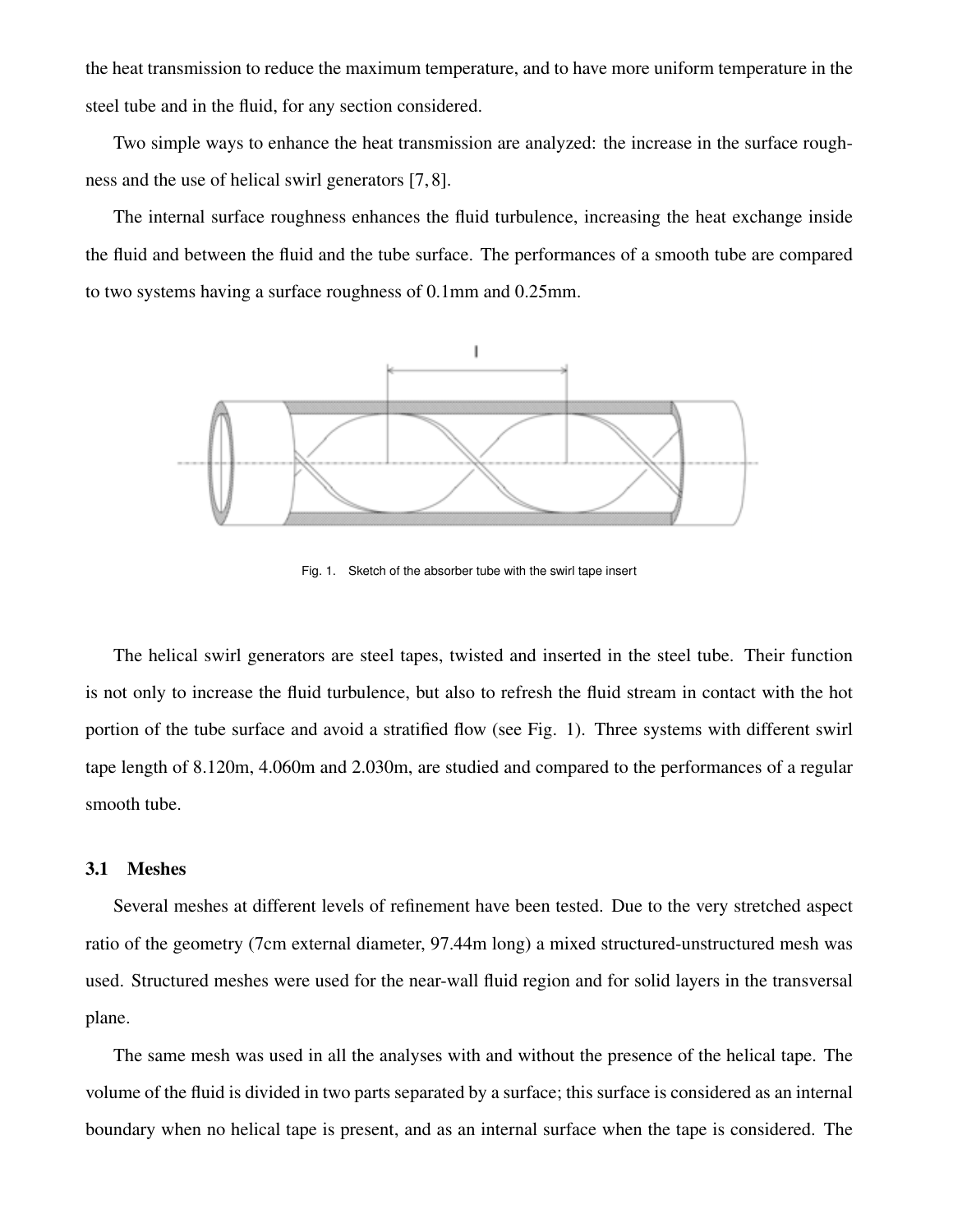mesh is refined near the surface to solve for the boundary layer.

The mesh has an extruded cylindrical shape; the number of swirls considered is so low that the influence of the tangential velocity of the fluid could be neglected. The effect of the fluid swirl has been simulated rotating the heat flux source around the tube axis along the length, as discussed in the following.

## 3.2 Material properties

The properties of the AISI 316 stainless steel used for the heat collecting tube are listed in table 3. The gas is governed by to the ideal gas law with viscosity and thermal conductivity function of the temperature [9].

| AISI 316 stainless steel properties<br>Table 3. |         |          |          |         |             |        |           |
|-------------------------------------------------|---------|----------|----------|---------|-------------|--------|-----------|
| Temp.                                           | Density | Specific | Thermal  | Elastic | Thermal     | Yield  | Allowable |
|                                                 |         | heat     | conduct. | modulus | exp. coeff. | stress | stress    |
| K                                               | kg/m3   | J/kg/K   | W/m/K    | GPa     | $10-6/K$    | MPa    | MPa       |
| 300                                             | 7960    | 468      | 13.40    | 194     | 15.2        | 207    | 110       |
| 400                                             |         | 504      | 15.20    | 188     | 16.1        | 167    | 110       |
| 500                                             |         | 527      | 16.75    | 182     | 16.9        | 143    | 110       |
| 600                                             |         | 550      | 18.30    | 174     | 17.5        | 129    | 110       |
| 700                                             |         | 563      | 19.80    | 166     | 17.9        | 121    | 110       |
| 800                                             |         | 571      | 21.30    | 158     | 18.3        | 118    | 105       |
| 900                                             |         | 589      | 22.75    | 149     | 18.6        | 113    | 68        |
| 1000                                            |         | 602      | 24.20    | 136     | 18.8        | 103    | 21        |

The ideal gas approximation is acceptable for Helium at the operating conditions; the values of dynamic viscosity and thermal conductivity are variable with temperature according to the following laws (with  $T$  in  $K$ ): [10]

Viscosity 
$$
(kg/m/s)
$$
:  $\mu = 6.9847 \cdot 10^{-6} + 4.5517 \cdot 10^{-8}T - 6.162 \cdot 10^{-12}T^2$ 

Thermal conductivity  $(W/m/K)$ :  $k = 0.054615 + 0.0003556T - 4.8326 \cdot 10^{-8}T^2$ 

## 3.3 Collector irradiation

The concentrated solar irradiation is simulated through a volumetric heat source applied to the first layer of cells near the illuminated surface. The distribution of the solar irradiation concentrated on the pipe surface results from a ray tracing analysis and is shown in Fig. 2 [3].

In order to simulate the effect of a swirling tape, we simplified the computational problem adopting a straight, not swirled mesh, and rotating the heat flux around the tube axis instead. In this way we are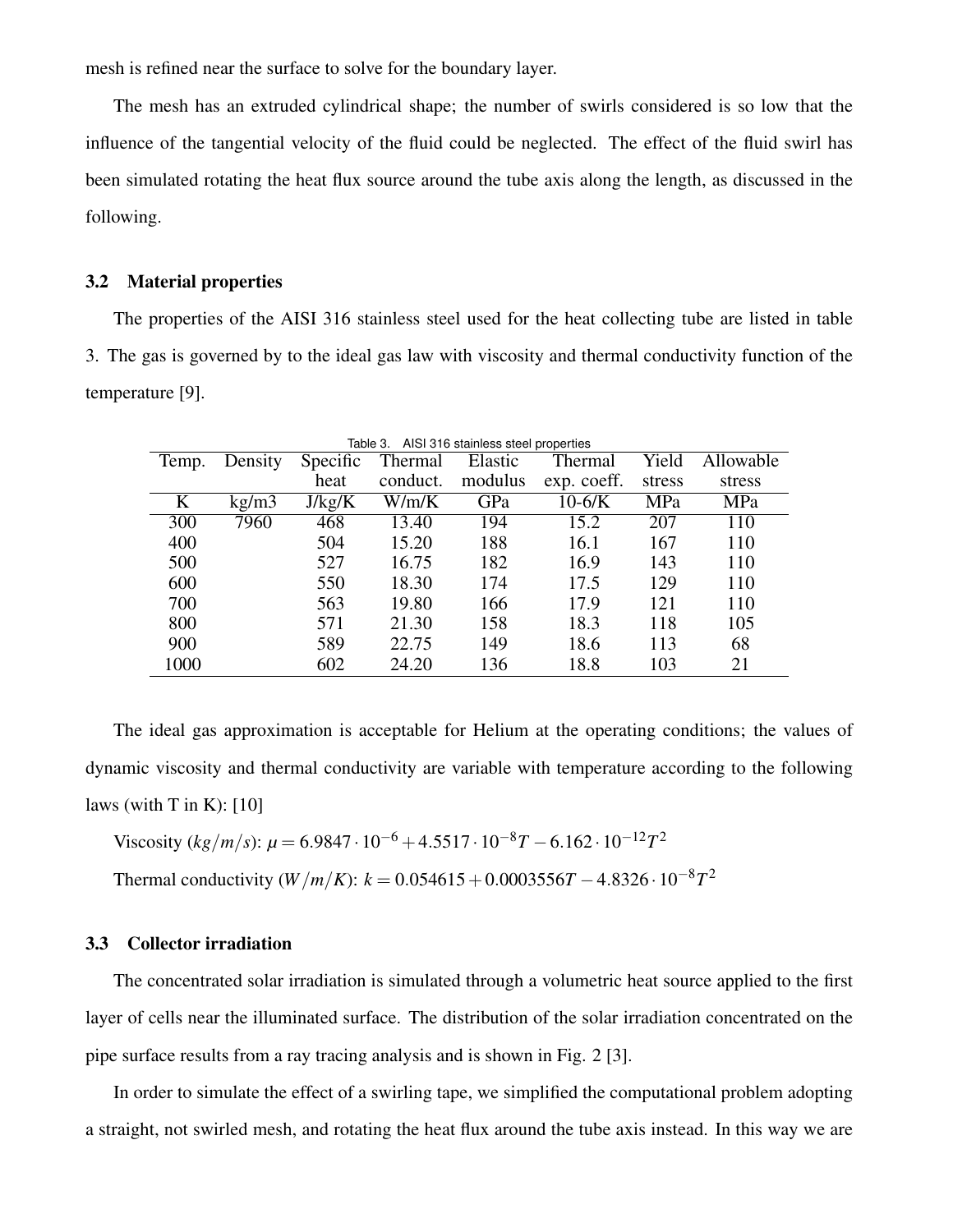

Fig. 2. Solar irradiation on the pipe external surface and interpolation curves resulting from a ray tracing numerical simulation

neglecting the tangential component of velocities and acceleration, this may be an acceptable approximation if the tangential velocity magnitude is low when compared to the axial component, as it happens with a low number of tape turns per tube length.

The angle  $\alpha$  in the previous expressions is calculated as a function of the point position. If  $\phi$  is the angle of the point around the pipe axis, *z* is the axial coordinate and *l* is the tape length required for a flow inversion (see Fig. 1), then  $\alpha$  may be calculated as:

$$
\alpha = \phi + \pi \frac{z}{l} \tag{1}
$$

When the swirling tape is not included, the angle  $\alpha$  is simply taken as equal to  $\phi$ .

# 3.4 Thermal losses

The absorber tube is thermally insulated as well as possible. The convection is inhibited by the vacuum annulus between the steel tube and the external glass tube; the thermal irradiation is minimized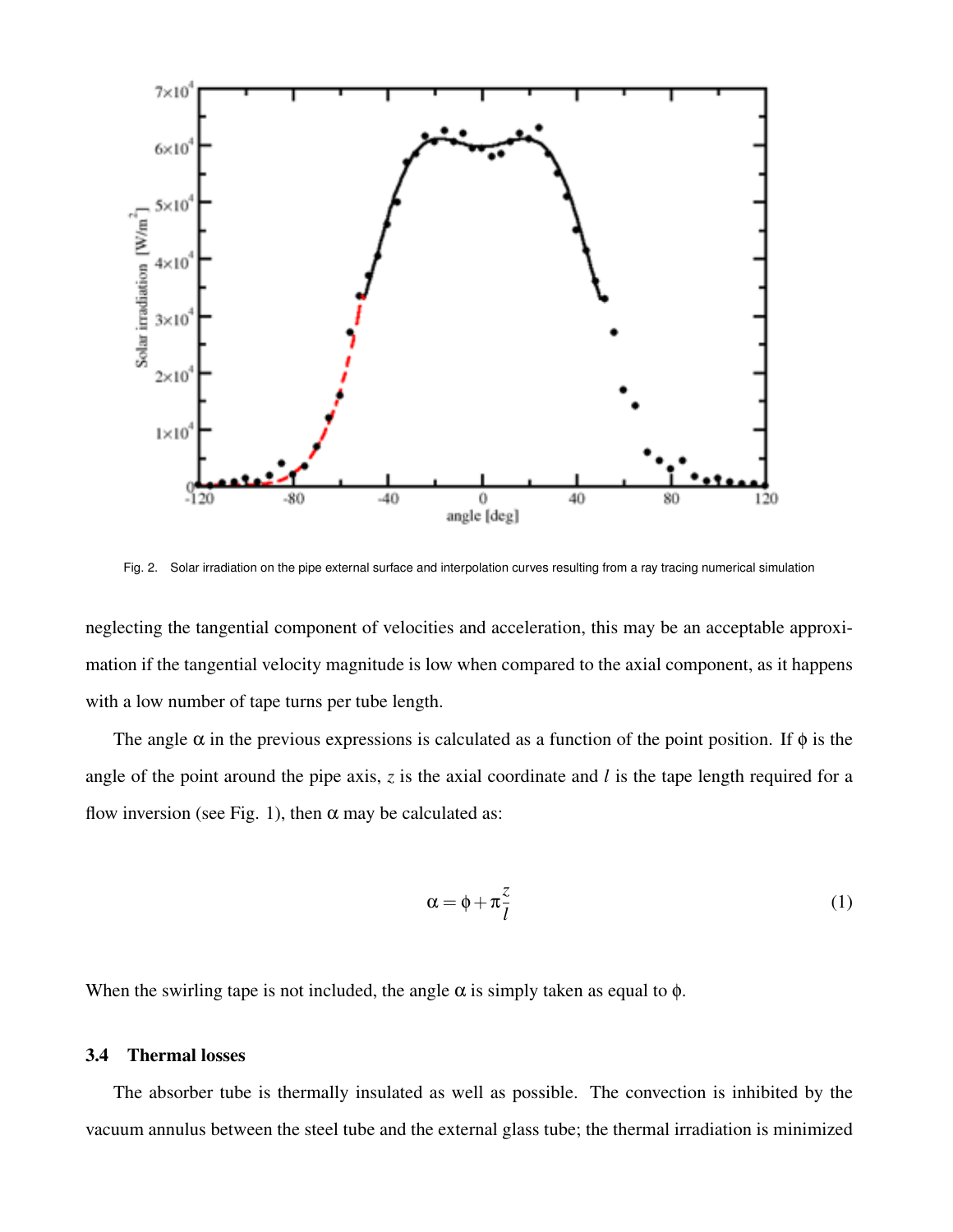by the use of specifically designed absorber coatings, that have low emissivity in the infrared range up to 580◦C, but having high emissivity and absorptivity for the wavelengths of the solar spectrum.

It has been demonstrated [11] that the heat losses of and HCE can be modelled, with good agreement to the experimental results, by using the following simple expression:

$$
q = (a + cV)(T_{ab} - T_a) + \varepsilon_{ab}b(T_{ab}^4 - T_{sky}^4)
$$
 (2)

where  $T_{ab}$  is the mean tube temperature,  $T_a$  is the air temperature, V is the wind velocity, and  $\varepsilon_{ab}$  is the emissivity of the HCE. The coefficients *a*, *b* and *c*, are relative to the heat conduction through the supports, to the convective losses from the glass tube, and to the radiation losses; the latter term is by far the most important for high temperatures.

Therefore it appeared that for the limits of our analysis the heat losses of the pipe could be modelled with reasonable accuracy by applying a heat sink to the external layer of cells of the model. The heat flux is simply calculated as:

$$
q = \varepsilon_{ab} T_{ab}^4 \tag{3}
$$

where  $T_{ab}$  is the surface temperature,  $\sigma$  is the Stefan-Boltzmann constant and  $\varepsilon_{ab}$  is the infrared emissivity, assumed equal to 0.16, higher than the value obtained in the ENEA HCE system [4]. This expression seems to fit reasonably well also with recent field measurements [12].

#### 3.5 Solution algorithm

The fluid equations, solved for steady flows, are computed using the segregated solver method. Using this approach, the governing equations are solved sequentially. Since the governing equations are non-linear (and coupled), several iterations of the solution loop must be performed before a converged solution is obtained. Since the flow is always turbulent, several turbulence models have been checked; the  $k - \varepsilon$  model resulted to give the most satisfactory results.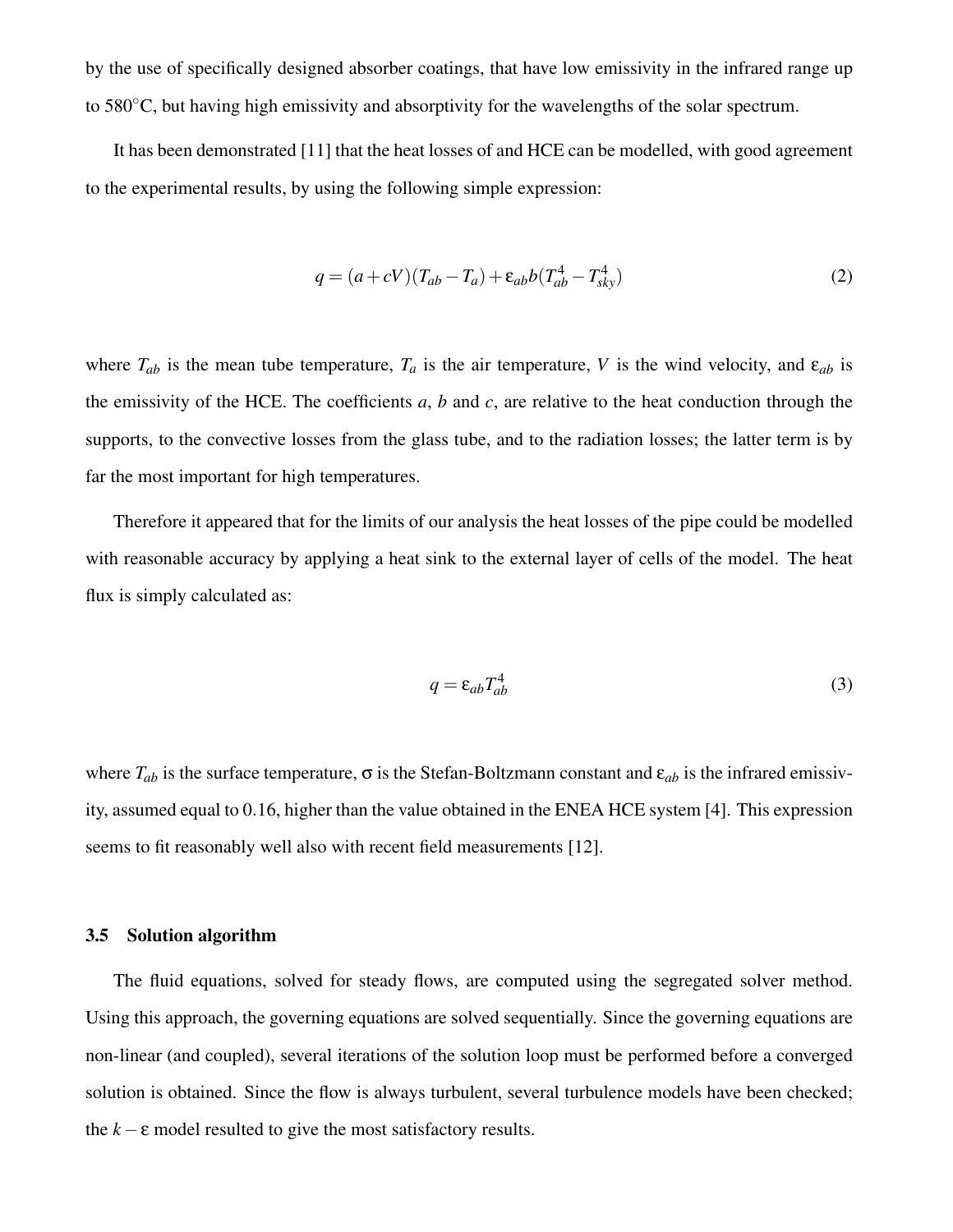## 4 CFD results

## 4.1 Smooth tube

The results for the Helium at 20bar and initial temperature of 150◦C, are shown first for the smooth pipe; Figure 3 shows the temperature contours plot for three different sections (at inlet, middle and outlet sections).



Fig. 3. Temperature distribution in three sections (inlet, middle and outlet) for a smooth tube with Helium at 20bar

The temperature distribution in the steel and gas section is influenced by the distribution of the solar radiation on the tube external surface, by the heat transfer coefficient on the internal surface and by the thermal conductivity of the steel. The maximum temperature of the steel reaches  $550^{\circ}$ C at the end of the line, the temperature difference between enlightened and non-enlightened areas of the tube is almost constant along the trough line and higher than 100◦C. Similar results are obtained in numerical simulations for the final portion of the DSG trough line [13]. The thermal gradient is much lower in systems where slower and denser fluids such as molten salt or mineral oils, are used as thermal carriers [3, 14].

The thermal gradient in the tube surface induces into the gas two big recirculation cells, but the resulting transversal velocities are several orders of magnitude lower than the longitudinal velocity and have a limited effect on the heat transmission between the steel tube and the fluid.

## 4.2 Rough tube

The turbulent heat transfer coefficient inside the tube may be enhanced to reduce the temperatures differences; a more turbulent flow may be obtained using rough internal surfaces tubes instead of smooth tube. As a drawback, an increase of the pressure loss is expected and an higher pumping power is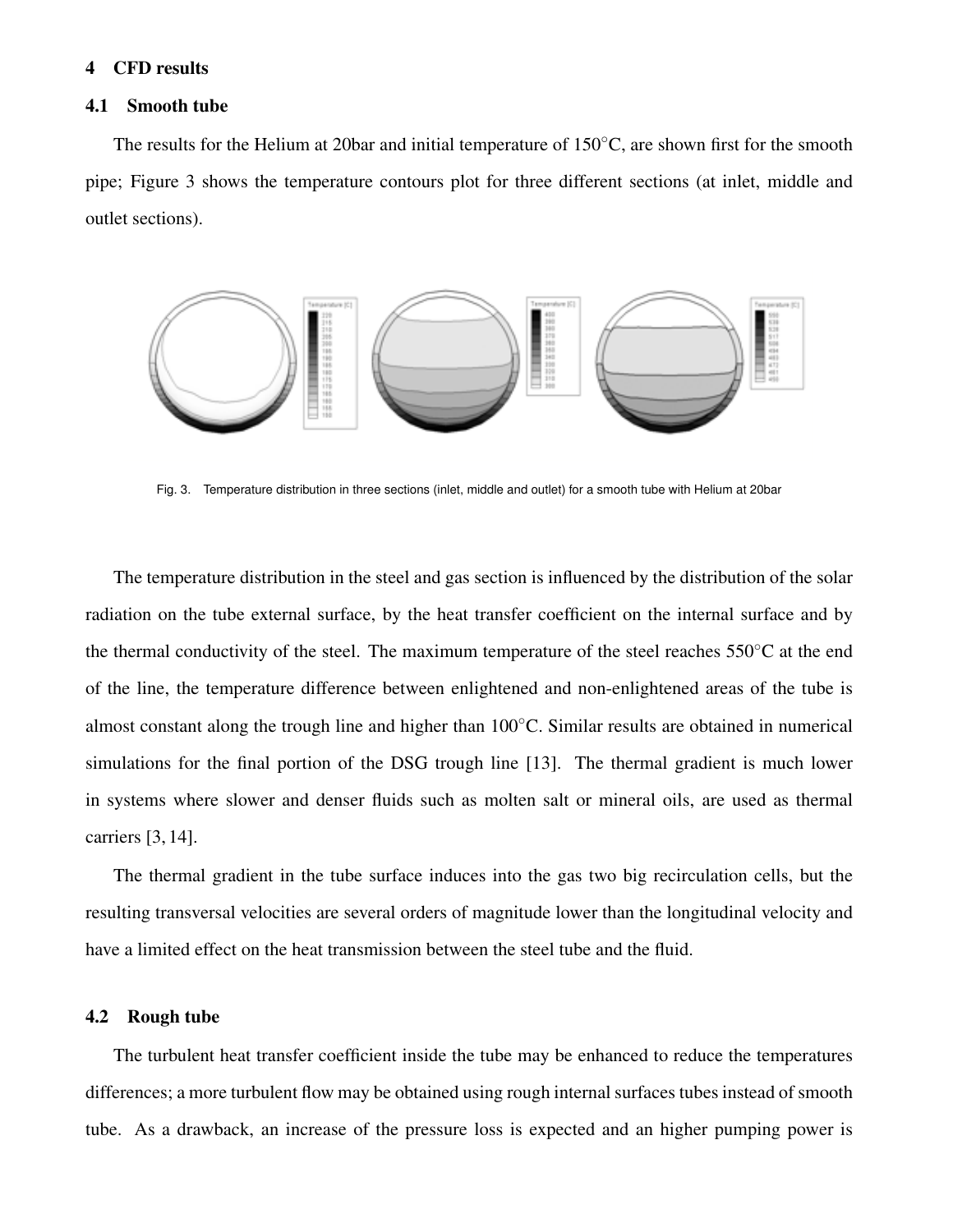## required.

| Flow results for Helium for smooth and rough tubes<br>Table 4. |        |        |                 |  |  |  |
|----------------------------------------------------------------|--------|--------|-----------------|--|--|--|
| Smooth                                                         | 0.1    | 0.25   | mm              |  |  |  |
| 0.2152                                                         | 0.2152 | 0.2152 | kg/s            |  |  |  |
| 20.0                                                           | 20.0   | 20.0   | har             |  |  |  |
| 30.50                                                          | 30.4   | 30.2   | m/s             |  |  |  |
| 150                                                            | 150    | 150    | $\rm ^{\circ}C$ |  |  |  |
| 19.63                                                          | 19.55  | 19.44  | har             |  |  |  |
| 53.6                                                           | 53.7   | 53.7   | m/s             |  |  |  |
| 461.2                                                          | 461.8  | 462.7  | $\rm ^{\circ}C$ |  |  |  |
| 443.9                                                          | 445.9  | 448.1  | $^{\circ}C$     |  |  |  |
| 548.3                                                          | 539.1  | 528.1  | $\rm ^{\circ}C$ |  |  |  |
| 0.37                                                           | 0.45   | 0.56   | har             |  |  |  |
| 4.40                                                           | 5.37   | 6.71   | kW              |  |  |  |
|                                                                |        |        |                 |  |  |  |

Table 4 shows a performance comparison between smooth and rough tubes.

The surface roughness does not have a significant effect on the velocity profile, the pressure drop is increased along the pipe length, and the most significant effect is the reduction of the tube temperature peak, related to the increased heat transfer coefficient.

The temperature distribution on the external tube surface at the final section is shown in Fig. 4. The temperature gradient in the final section is reduced from 105◦C for the smooth tube to 80◦C for a tube having a surface roughness of 0.25mm. The lower thermal gradient results in lower stresses in the steel tube, and the lower value of the maximum temperature in the steel would allow also an increase in the fluid outlet temperature. The price to be paid is an increase in the pumping power required, but still low if compared to power extracted.

#### 4.3 Swirl tapes

The thermal gradient on the pipe may be reduced by adopting twisted tape inserts that would swirl the gas inside the tube, enhancing the fluid turbulence and the heat transfer coefficient, and also refreshing the fluid stream in contact with the hot portion of the internal surface. The internal surface of the tube and tape are smooth but additional boundary layers have origin on the tape surfaces, increasing the turbulence of the flow. An increase in the pressure drop with respect to the smooth tube is expected, too.

The thickness of the tape is neglected and the surface is assumed adiabatic. The swirl length of the tape insert is defined as the length required for a flow inversion, or a turn of the flow of 180°; three swirl lengths are considered (8.120m, 4.060m and 2.030m) that correspond to a complete flow turn every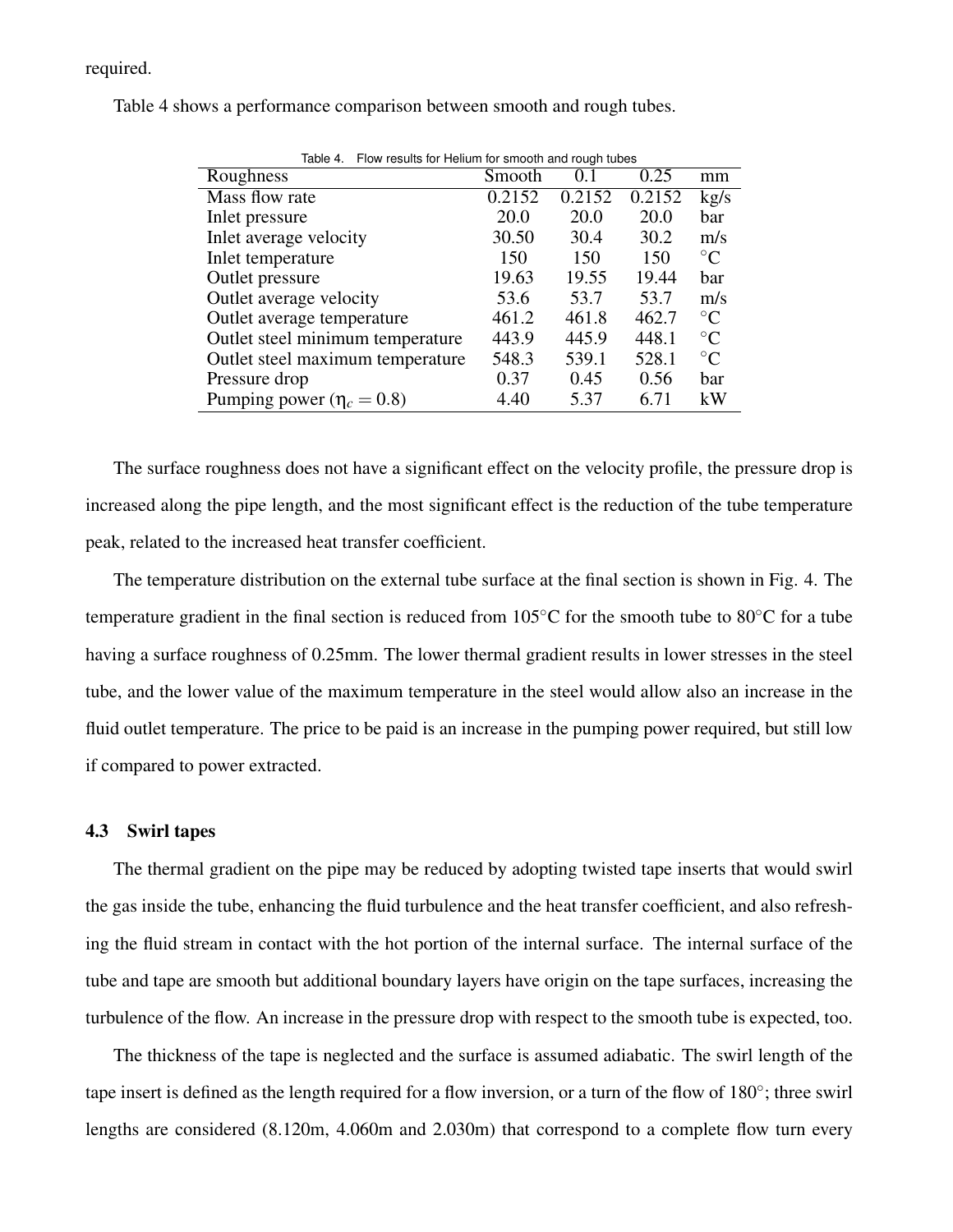

Fig. 4. Temperature distribution on the tube external surface at the outlet section of the trough line for several values of the surface roughness

four, two and a single tube module. The results, also compared to the smooth tube, are listed in table 5.

| Flow results for Helium with several helical tape inserts<br>Table 5. |          |        |             |        |                 |
|-----------------------------------------------------------------------|----------|--------|-------------|--------|-----------------|
| Swirl lenght                                                          | No swirl | 8120   | 4060        | 2030   | mm              |
| Mass flow rate                                                        | 0.2152   | 0.2152 | 0.2152      | 0.2152 | kg/s            |
| Inlet pressure                                                        | 20.0     | 20.0   | <b>20.0</b> | 20.0   | bar             |
| Inlet average velocity                                                | 30.50    | 29.96  | 29.96       | 29.96  | m/s             |
| Inlet temperature                                                     | 150      | 150    | 150         | 150    | $\rm ^{\circ}C$ |
| Outlet pressure                                                       | 19.63    | 19.38  | 19.37       | 19.37  | bar             |
| Outlet average velocity                                               | 53.6     | 52.67  | 52.68       | 52.68  | m/s             |
| Outlet average temperature                                            | 461.2    | 460.9  | 461.1       | 461.1  | m/s             |
| Outlet steel minimum temperature                                      | 443.9    | 448.3  | 452.9       | 456.2  | $\rm ^{\circ}C$ |
| Outlet steel maximum temperature                                      | 548.3    | 536.2  | 530.8       | 526.8  | $\rm ^{\circ}C$ |
| Pressure drop                                                         | 0.37     | 0.63   | 0.63        | 0.63   | bar             |
| Pumping power ( $\eta_c = 0.8$ )                                      | 4.40     | 7.57   | 7.57        | 7.57   | kW              |

Figure 5 shows the temperature distribution on the tube external surface, at the output section, for several values of the swirl length. The swirl tape has a positive effect on the thermal gradient of the section; the effect of the swirl length is evident but the overall effect is limited; it might be necessary to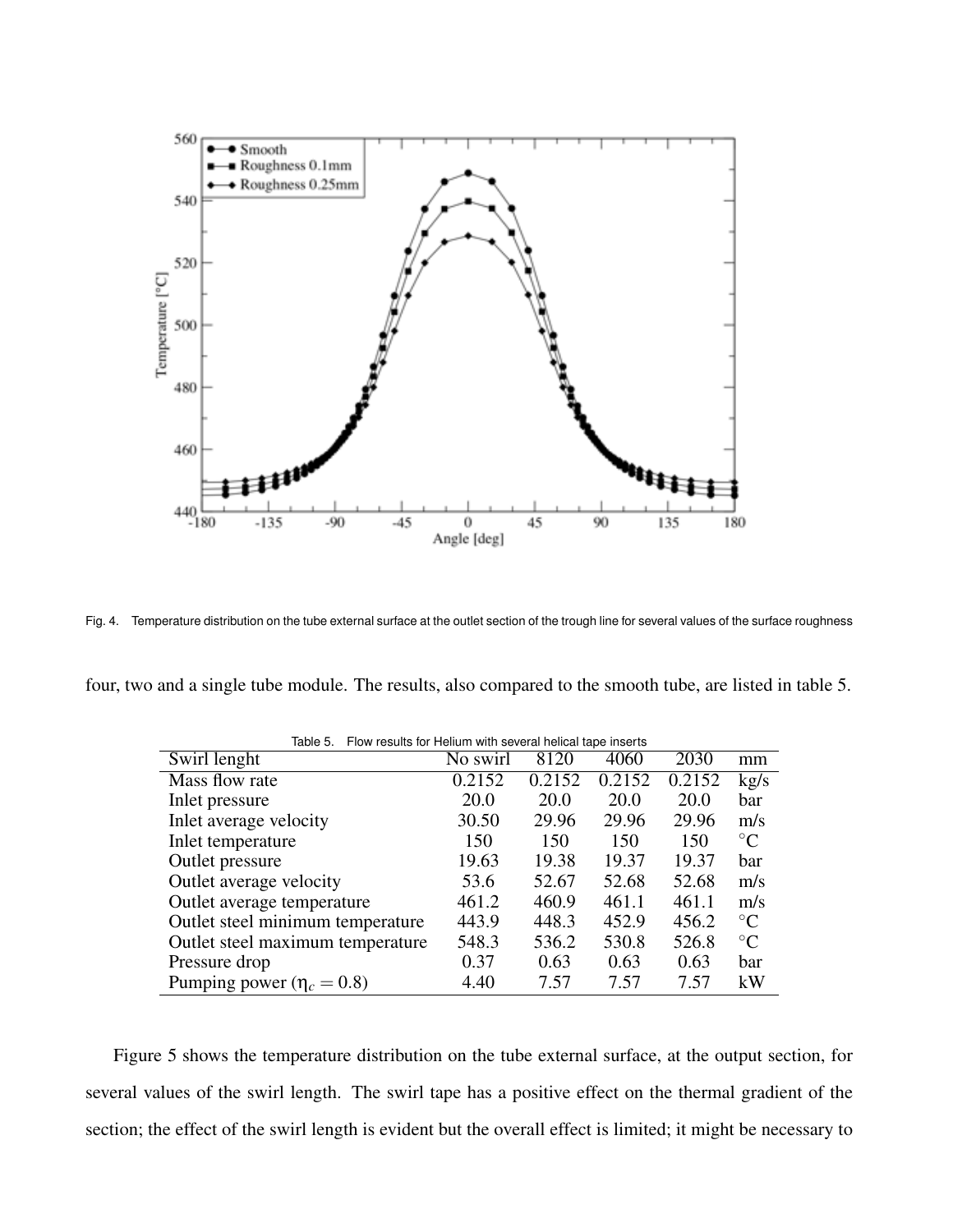

Fig. 5. Temperature distribution on the tube external surface at the outlet section of the trough line for several values of the swirl length

increase the swirl effect with a further reduction of the swirl length, but this might lead to an increase of the pressure drop. The temperature difference is reduced from  $105^{\circ}$ C for the smooth tube to a minimum of 71◦C for a tube having a swirl length of 2.030m.

## 4.4 Enhanced tube

Finally we compare the standard smooth tube with an enhanced tube that has both a helical tape with swirl length of 2.030m and a surface roughness of 0.25mm, see table 6. The two systems have the same boundary conditions and mass flow rate; the high value of the heat exchange coefficient in the enhanced tube reduces the temperature gradient in the steel tube section and between the tube and the fluid, thus permitting higher fluid outlet temperature values.

The Fig. 6 and 7 show the temperature distribution on the external surface for the smooth tube and for the enhanced tube. As expected the internal surface roughness and the swirl tape have the effect to reduce the temperature gradient in the tube, that equals 54◦C. The temperature profile of Fig. 7 is no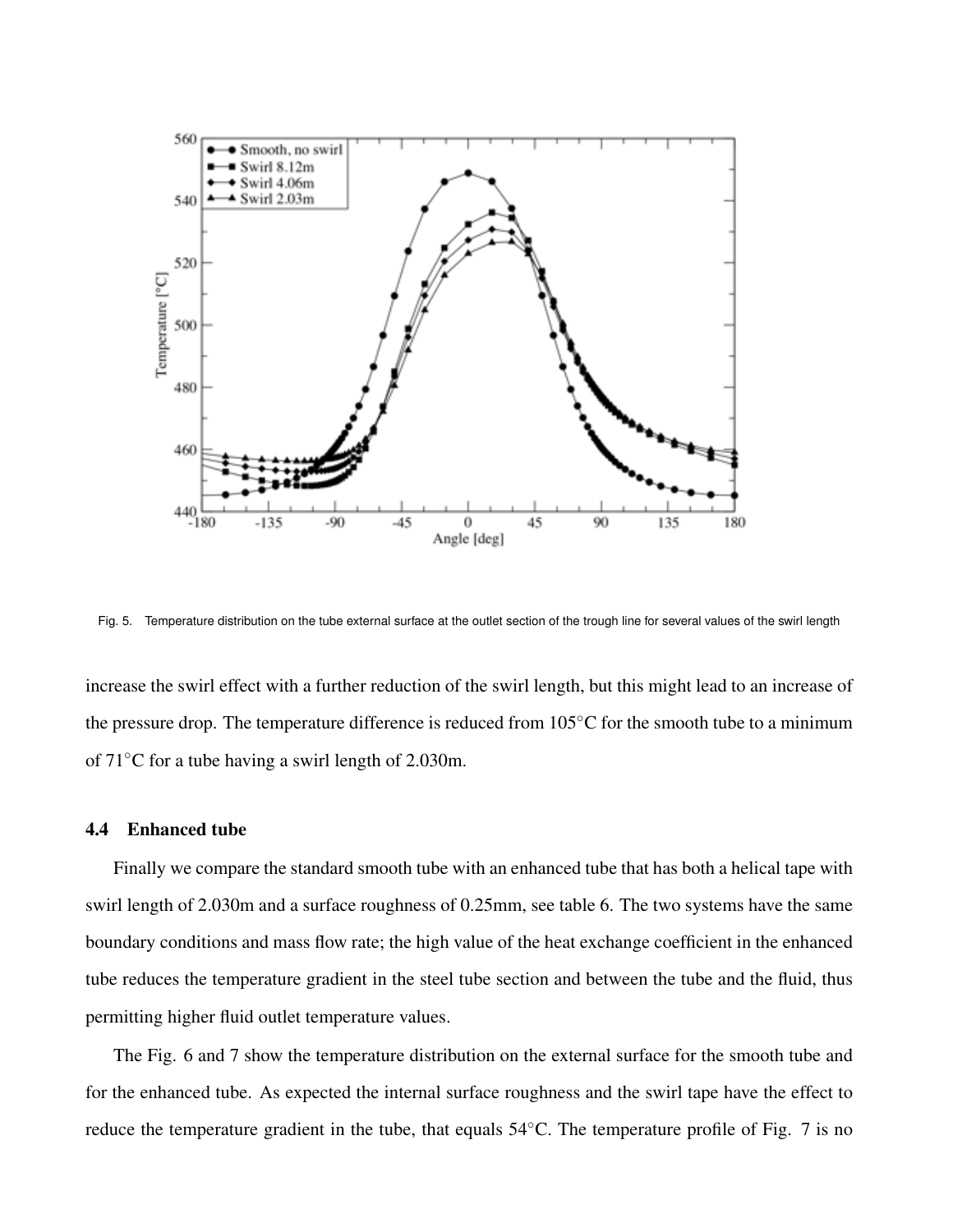

Fig. 6. Temperature on the external surface of the final module of the trough line. The tube is smooth and the fluid is Helium at 20bar



Fig. 7. Temperature on the external surface of the final module of the trough line. The tube has a surface roughness of 0.25mm and a swirl tape with inversion length of 2.03m is used. The fluid is Helium at 20bar

longer symmetric, due to the swirl tape, moreover the maximum temperature is not reached in the outlet section.

## 5 Structural analysis

The stresses and strains of the steel tube have been analyzed by means of a finite element modeling; the analysis has been focused on the final pipe of the trough line where the maximum temperatures are found. Apart from the internal pressure of 20bar and the self weight, that are constant for the entire trough line, we applied the temperature distribution previously calculated in the CFD analysis for a smooth pipe for which the surface roughness is equal to zero and the enhanced tube that has a mean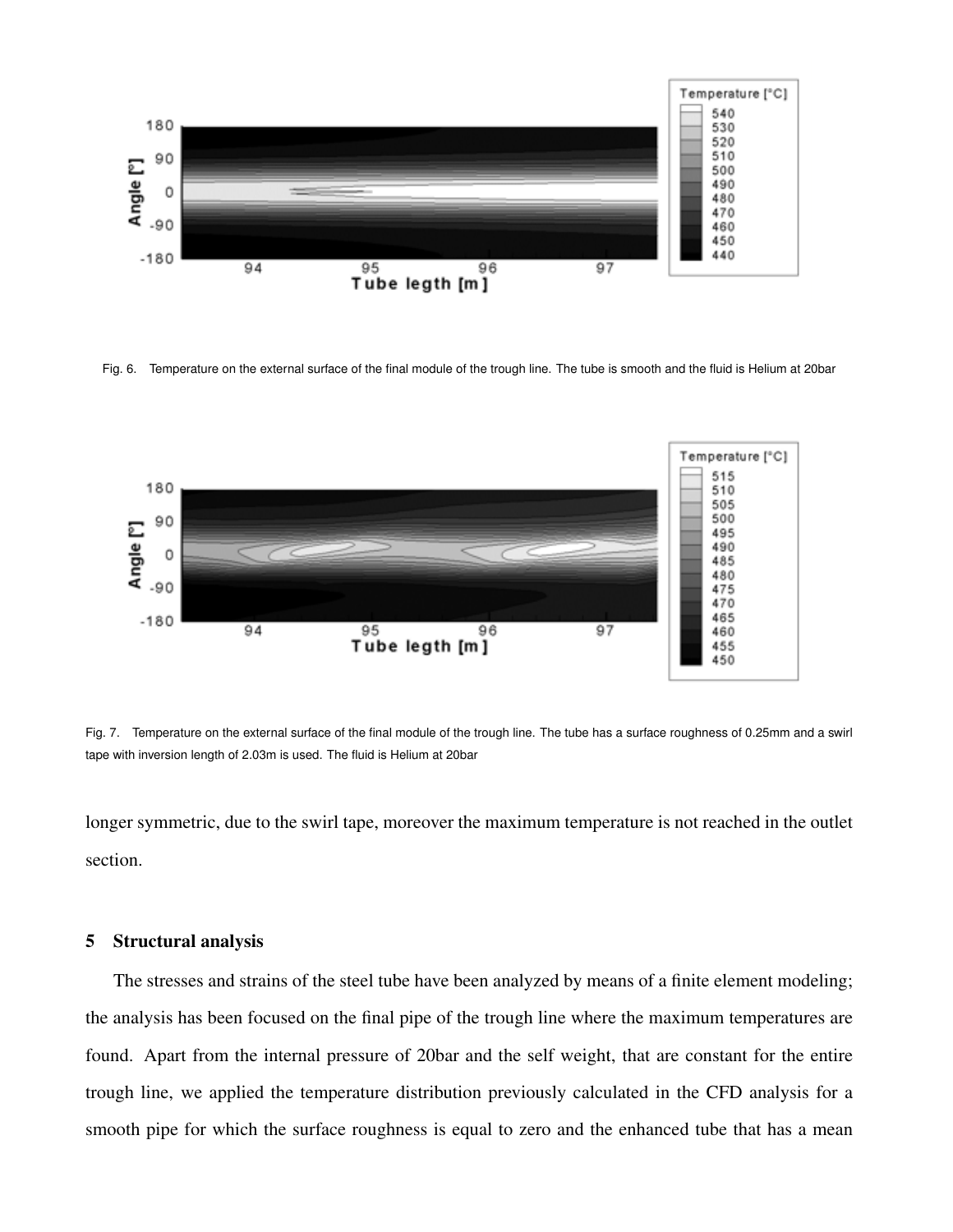| Table 6.<br>Smooth and "enhanced" tube performance comparison |             |        |                 |  |  |
|---------------------------------------------------------------|-------------|--------|-----------------|--|--|
| Roughness                                                     | Smooth tube | 0.25   | mm              |  |  |
| Swirl length                                                  | No swirl    | 2030   | mm              |  |  |
| Mass flow rate                                                | 0.2152      | 0.2152 | kg/s            |  |  |
| Inlet pressure                                                | 20          | 20     | bar             |  |  |
| Inlet average velocity                                        | 30.50       | 30.20  | m/s             |  |  |
| Inlet temperature                                             | 150         | 150    | $\rm ^{\circ}C$ |  |  |
| Outlet pressure                                               | 19.63       | 19.56  | bar             |  |  |
| Outlet average velocity                                       | 53.6        | 53.72  | m/s             |  |  |
| Outlet average temperature                                    | 461.2       | 462.4  | $\rm ^{\circ}C$ |  |  |
| Outlet steel minimum temperature                              | 443.9       | 457.5  | $\rm ^{\circ}C$ |  |  |
| Outlet steel maximum temperature                              | 548.3       | 511.3  | $\rm ^{\circ}C$ |  |  |
| Pressure drop                                                 | 0.37        | 0.84   | bar             |  |  |
| Pumping power ( $\eta_c = 0.8$ )                              | 4.40        | 9.93   | kW              |  |  |

surface roughness of 0.25mm and an helical tape with swirl length of 2.030m.

We used ANSYS, the model is formed by 2880 brick elements and 16416 nodes. We run both linear and nonlinear static structural analyses, with material properties variable with temperature.

The tube is supposed to be entirely made from a AISI 316 stainless steel, the material properties are listed in the table 3, the maximum allowable stress for 20 years of operating lifetime is taken from the ASME NCC boiler and Pressure Vessel code.

The boundary conditions at the end section of the tube are chosen to approximate the effect of a long trough line on the portion considered. The tube may expand freely in the radial and axial directions but the two end section can not move or rotate in any transverse direction, due to the pipe supports and to the symmetry boundaries of the trough line.

## 5.1 Results

Figures 8 and 9 show the equivalent stresses (according to the Guest-Tresca stress criterion) on the external surface of the steel tube as calculated by the linear elastic analysis for the smooth and for the enhanced tube. The stresses on the internal surfaces have a similar distribution and values. The stresses are very high, and in both tube configurations would cause the yielding of the steel: the maximum value of the equivalent stress in an elastic analysis reaches the maximum value of 230MPa in the smooth tube, whereas in the enhanced tube the maximum stress is reduced to 150MPa due to the lower thermal gradients.

On the final portion of the pipe line the maximum temperature found is  $600^{\circ}$ C, at this temperature the yield stress is 113MPa, and the maximum allowable stress is 68MPa.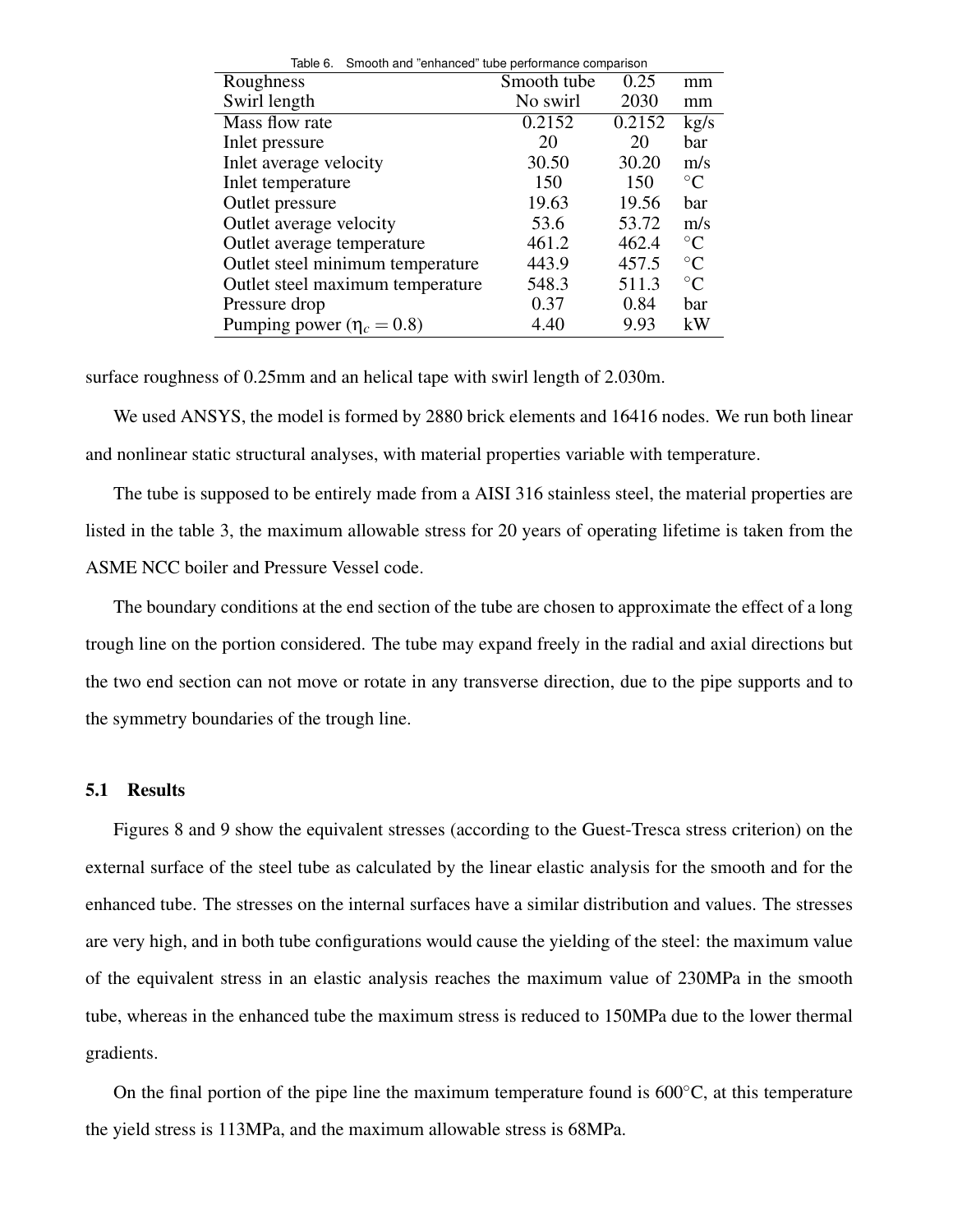

Fig. 8. Equivalent stresses on the external surface for the last module of the trough line, resulting from an elastic analysis. The tube is smooth and the Helium pressure is 20bar



Fig. 9. Equivalent stresses on the external surface for the last module of the trough line, resulting from an elastic analysis. The tube has a surface roughness of 0.25mm and a swirl tape with inversion length of 2.03m is used. The fluid is Helium at 20bar

The mechanical stresses are due to the superposition of the loads acting on the pipe and are mainly due to the internal pressure and to the thermal stresses, the latter having higher values but being much less dangerous than the pressure load. Thermal stresses are in fact self-limited, they act as a prescribed displacement for the structure: if the structure yields to reach the required deformation no further plastic deformation would occur. On the contrary, pressure loads are not self-limited: if the pipe yields due to internal pressure, or to its self weight, the structure continues to deform plastically until the strain hardening of the material balances the applied load, or until the rupture of the material.

It is therefore important to identify the stresses due to the pressure and gravity loads only. It results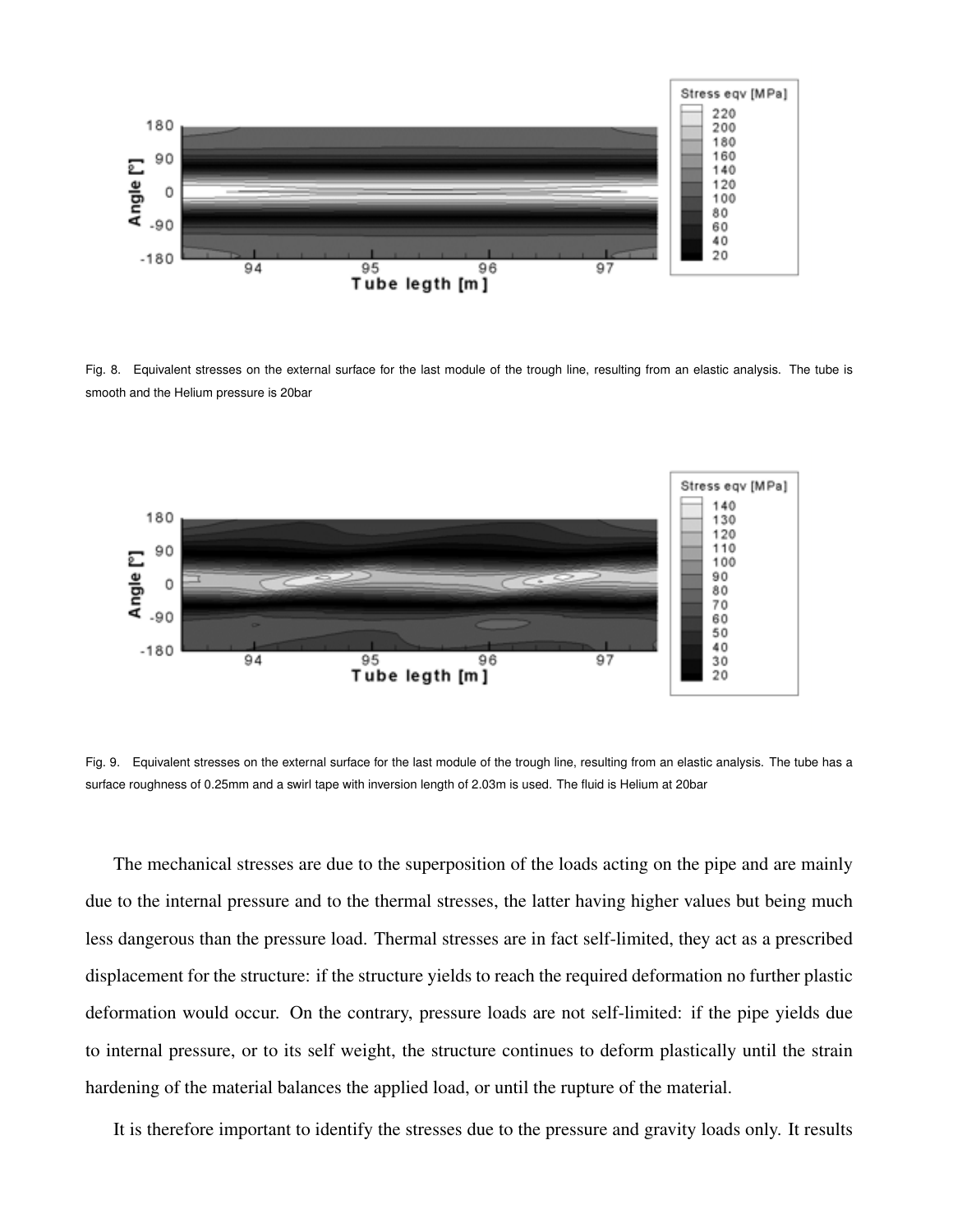that the stresses are mainly due to the pressure; the equivalent stress is almost uniform on the internal surface reaching the maximum value of 25MPa, much lower than the allowable stress limit.

The final part of both smooth and enhanced pipe has been further analyzed with a non-linear simulation. We adopted an elastic-perfectly plastic material model with bilinear kinematic hardening law; the hardening module is set to zero. We simulated a repeated on-off cycle, in which the pipe starts at ambient temperature with only pressure and gravity acting, reaches the operating temperature and the design pressure, and then returns to the initial condition, cycled several times.



Fig. 10. Equivalent stresses on the external surface for the last module of the trough line. The result is calculated in a non-linear analysis when the maximum temperature is reached. The tube is smooth and the Helium pressure is 20bar

It resulted that after the first cycle the stress pattern repeats over and over with no further plastic deformation. When the pipe reaches the operating condition the first time a plasticization occurs approximately in all the heated area of the pipe as shown in Fig. 10 for the external surface of the smooth pipe and in Fig. 11 for the enhanced pipe.

When the pipe is cooled down the residual stresses appear for the smooth tube, as shown in Fig. 12 for the external surface; the maximum stress value is still close to 120MPa but in this case there is no further plastic deformation since the material yield stress at ambient temperature is much higher. The residual stresses in the enhanced tube are almost negligible, and the stresses in low temperature condition are only due to pressure and gravity.

The reduction of the temperature gradient in the pipe section, as observed in the comparison between the smooth and the enhanced pipe, greatly reduces the plastic deformation. The yielding is still present,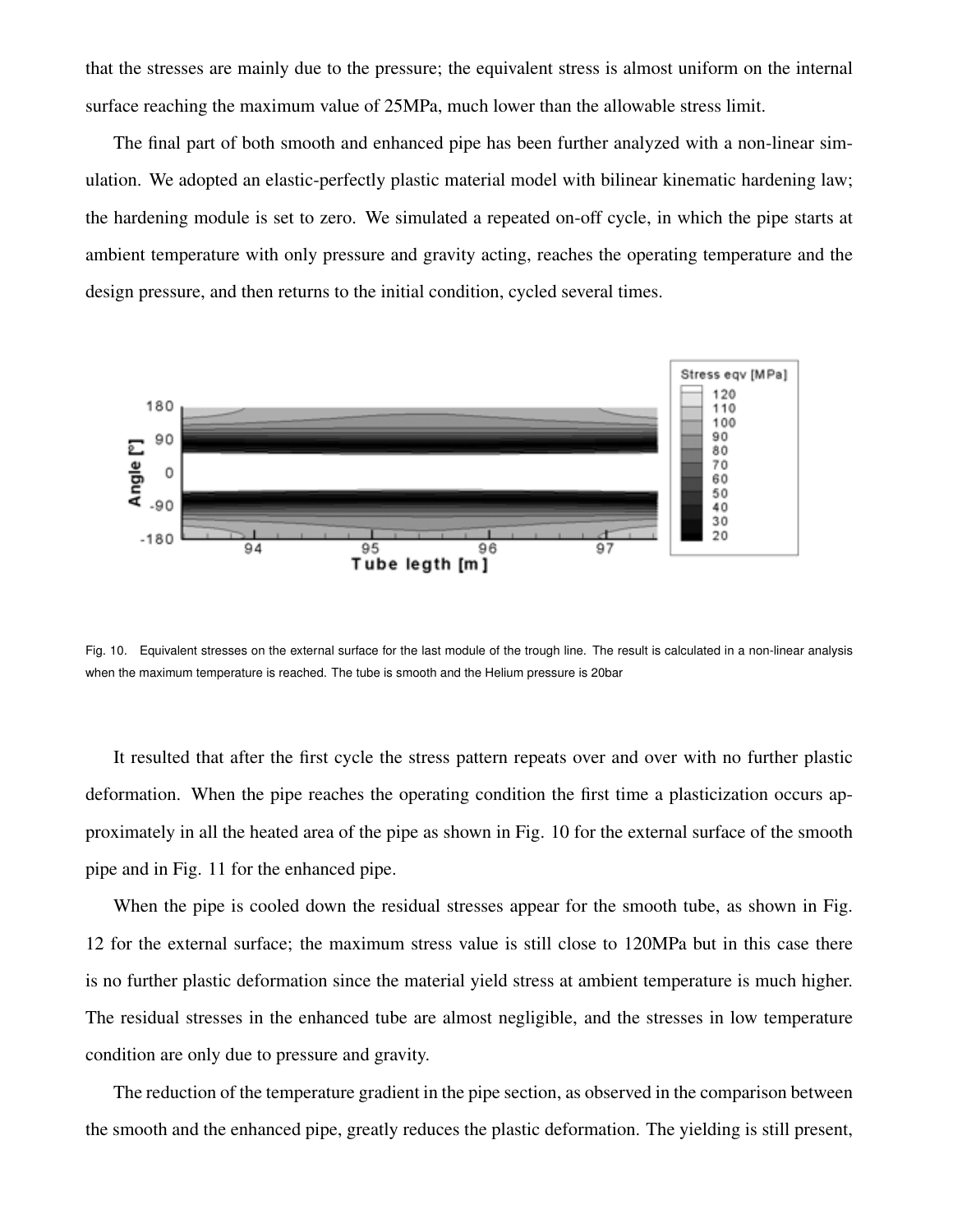

Fig. 11. Equivalent stresses on the external surface for the last module of the trough line. The result is calculated in a non-linear analysis when the maximum temperature is reached. The tube has a surface roughness of 0.25mm and a swirl tape with inversion length of 2.03m is used. The fluid is Helium at 20bar



Fig. 12. Equivalent stresses on the external surface for the last module of the trough line. The result is calculated in a non-linear analysis when the minimum temperature is reached; the residual stresses due to the steel yielding are evident. The tube is smooth and the Helium pressure is 20bar

and it is confined in a limited portion of the pipe surface; the plastic deformation is self limited as mentioned and will not grow in time with repeated cycles.

In the Fig. 13 the deformation of the pipe axis is shown for the extreme conditions of the thermal cycle, and for the initial condition at ambient temperature in which no plastic deformation has occurred yet. The initial condition is equal for both tubes, the thermal deformation sums to the effect of the selfweight when the operating temperature is reached; the effect of the swirl on the temperature distribution is responsible for the particular deformation pattern. When the tube is cooled down the enhanced tube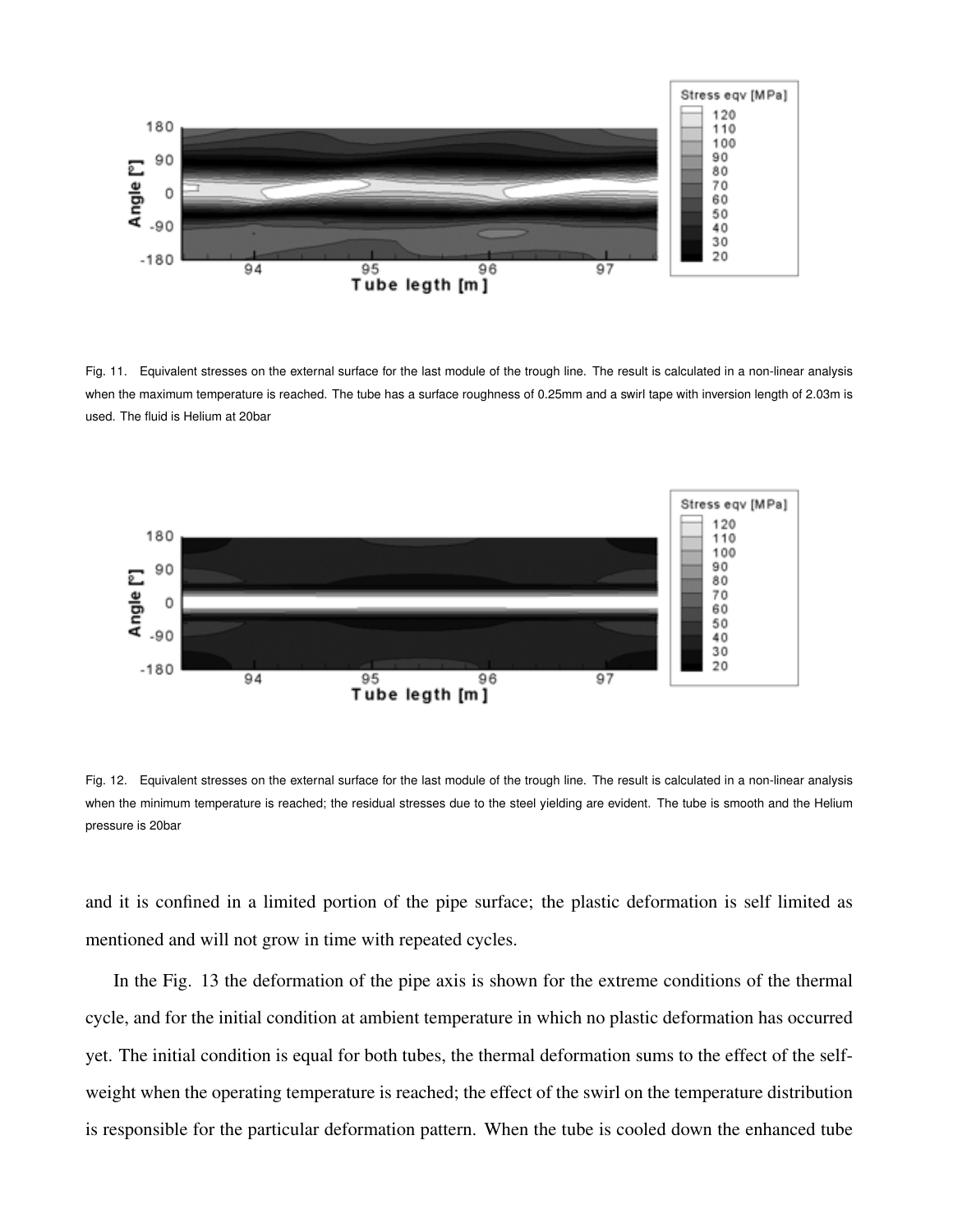

Fig. 13. Deformation of the axis of the last module of the trough line under a cycled thermal load, for a non-linear analysis and for the standard smooth and the enhanced tube (roughness 0.25mm and swirl length 2.03m)

mostly recovers its initial position, since its deformation is mostly elastic. The smooth tube on the contrary is subject to a diffuse plasticization, with residual stresses causing the deformation in the minimum temperature condition.

# 6 Conclusions

The use of a gas as a heat transfer fluid for a trough solar collector has been analyzed by means of numerical simulations. This fluid is characterized by a low specific heat capacity and a low heat transfer coefficient, and relatively high values of the fluid pressure and the mass flow rate are required.

The performance of a system using helium has been analysed first using a standard heat collecting element, designed for a different fluid, and then showing the effects of an increase of the internal surface roughness and of the use of twisted tape swirl generators.

The structural analysis showed that the non-uniform thermal distribution on the pipe surface causes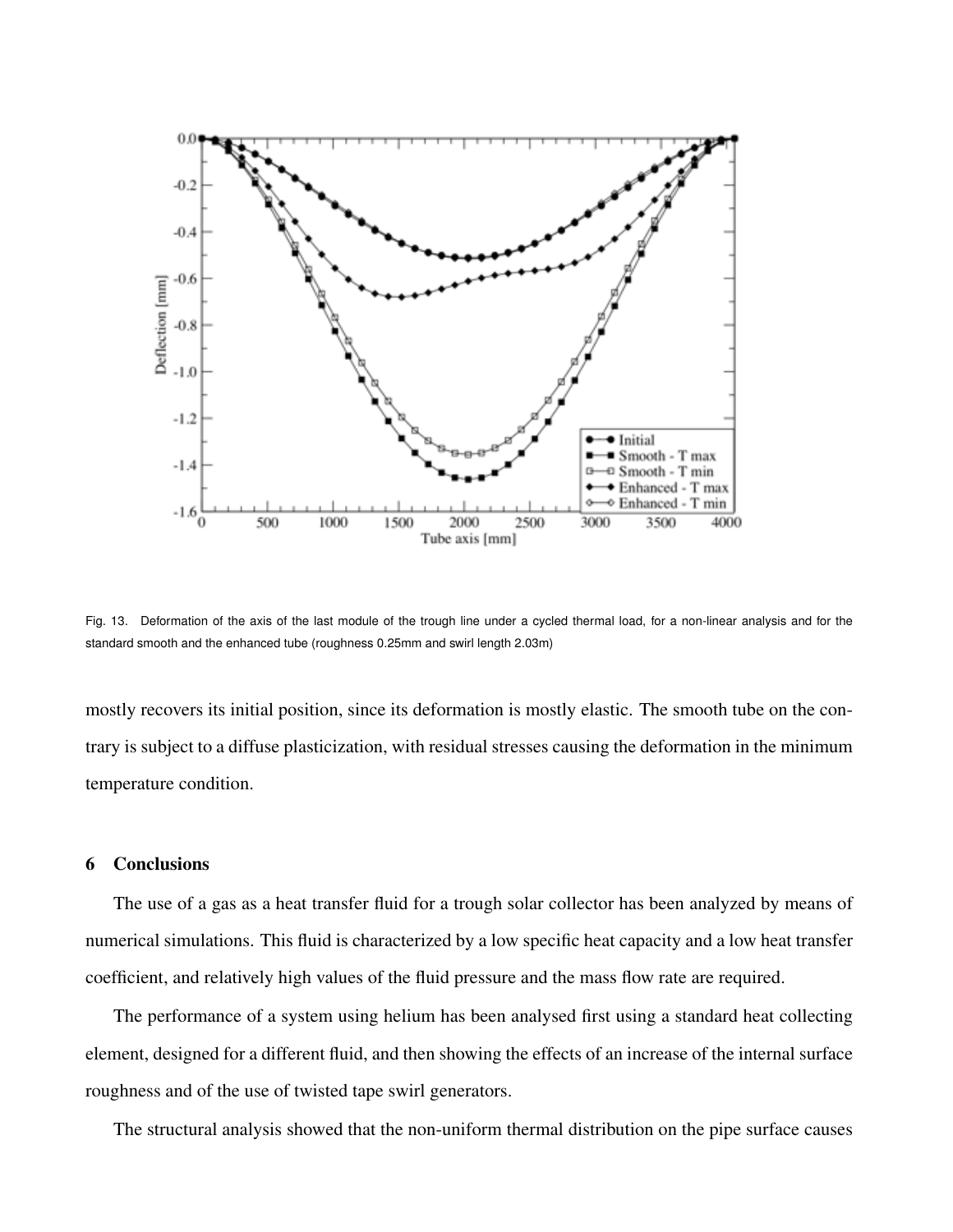a severe stress condition on the steel pipe, which may affect its strength and performance. The loads due to pressure and self-weight appeared to be commensurate to the design of the pipe, but the thermal stresses resulted very high.

The use of heat transfer enhancements greatly improves the system performances by increasing the heat transfer coefficient and reducing the temperature gradient in the tube section. The reduction of thermal stresses is anyhow still not sufficient to avoid plastic deformations in the structure. New means to enhance turbulence and new system configurations, for instance with the use of a secondary reflector, may be analyzed in order to optimize the performances of the system.

## References

- [1] Price, H., Lupfert, E., Kearney, D., Zarza, E., Cohen, G., Gee, R., and Mahoney, R., 2002. "Advances in parabolic trough solar power technology". *Journal of Solar Energy Engineering,* 124, pp. 109–125.
- [2] Eck, M., Zarza, E., Eickhoff, M., Rheinlander, J., and Valenzuela, L., 2003. "Applied research concerning the direct steam generation in parabolic troughs". *Solar Energy,* 74, pp. 341–351.
- [3] Rubbia, C., 2001. Solar thermal energy production: guidelines and future programmes of enea. Tech. Rep. ENEA/TM/PRESS/2001-07, ENEA.
- [4] Maccari, A., 2006. "Enea activities on csp technologies". In Parabolic Trough Technlogy Workshop, Incline Village, NV.
- [5] Eck, M., and Steinmann, W. D., 2005. "Modelling and design of direct solar steam generating collector fields". *Journal of Solar Energy Engineering,* 127, pp. 371–380.
- [6] Murgia, G., Pili, P., and Varone, A., 2005. Calcoli termofluidodinamici del ricevitore e del sistema di stoccaggio di un impianto solare ad alta temperatura per la produzione di energia termica tramite concentratori parabolici lineari. Internal Note 05, CRS4.
- [7] Eiamsa-ard, S., and Promvonge, P., 2005. "Enhancement of heat transfer in a tube with regularlyspaced helical tape swirl generators". *Solar Energy,* 78, pp. 483–494.
- [8] Thome, J. R., 2006. *Engineering Data Book III*. Wolverine Tube, Inc.
- [9] Karditsas, P. J., and Baptiste, M.-J., 1995. Thermal and structural properties of fusion related materials. Report 294, UKAEA FUS.